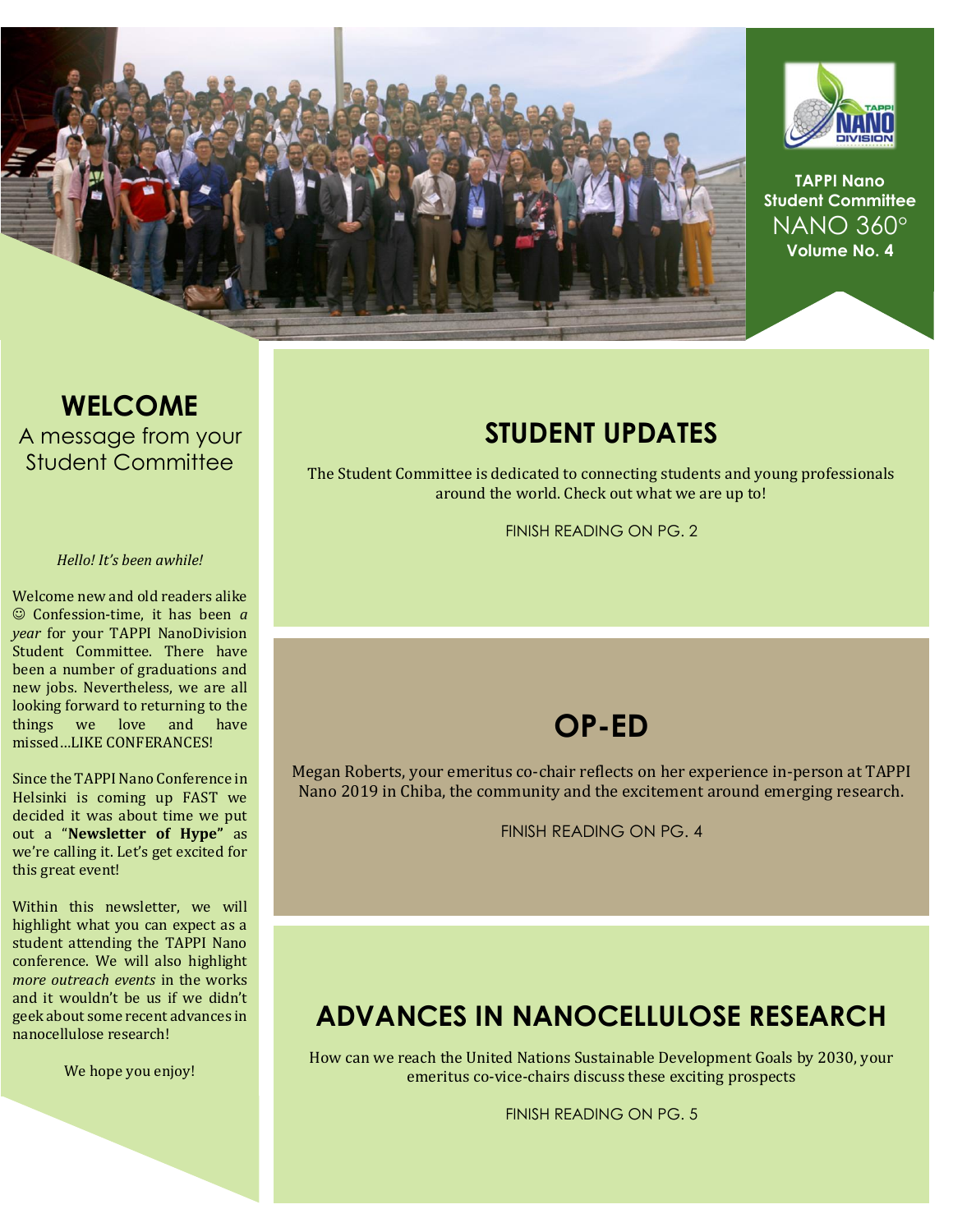# **Student Committee Updates**



**Sara Velasquez** Chair Graduate Student University of Strathclyde



**Megan Roberts** Co-Chair Emerita Assistant Professor Mount Allison University



**Diego Gomez-Maldonado** Co Vice-Chair Emeritus Postdoctoral Fellow Auburn University



**Maria Celeste Iglesias** Co Vice-Chair Emerita Graduate Student Auburn University

# Mission and Vision

The Nano Division Student Committee is dedicated to providing a global network that connects students and young professionals around the world, facilitating knowledge exchange, providing useful tools, advice, and encouragement, so that students pursue careers that advance the use of renewable and sustainable nanomaterials.

# Division Activities

First and foremost, the **[annual TAPPI Nano Conference](https://conference.tappinano.org/)** is being held this year from June 13<sup>th</sup> to 17<sup>th</sup>, 2022 in Helsinki, Finland. Be sure and visit our **student booth next to registration** when you arrive to say hello and get psyched for all the student events!

### Here's what you can look forward to:

**The Career Panel** allows students and young professionals to learn from professionals in the industries. The speakers give a short presentation on their professional development and are available to answer questions from the audience.

**Our Student Committee Lunch** is the first event of the conference! The lunch is organized and led by the Student Committee. The committee leadership provides an overview of the student activities and serves as the primary place for the mentors and mentees to connect.

The **Mentor-Mentee Program** is the cornerstone of the committee's dedication to improve networking and career development of nanotechnology students. The program is meant to provide students with a mentor in the industry/academia/government that can help them make the most of their time at the conference and sever as an advisor throughout their studies/career. Sign up when you [register!](https://na.eventscloud.com/ereg/imis.php?eventid=653757&t=eventid=653757&)!

**Student Poster Session** offers students the opportunity to display their research work in poster format. The session provides conference attendees an opportunity to view your work in an informal and conversational setting. Students are present to discuss their work. Students may enter also enter their poster in the competition. Posters are judged by conference attendees and the top-ranking posters are eligible for prizes.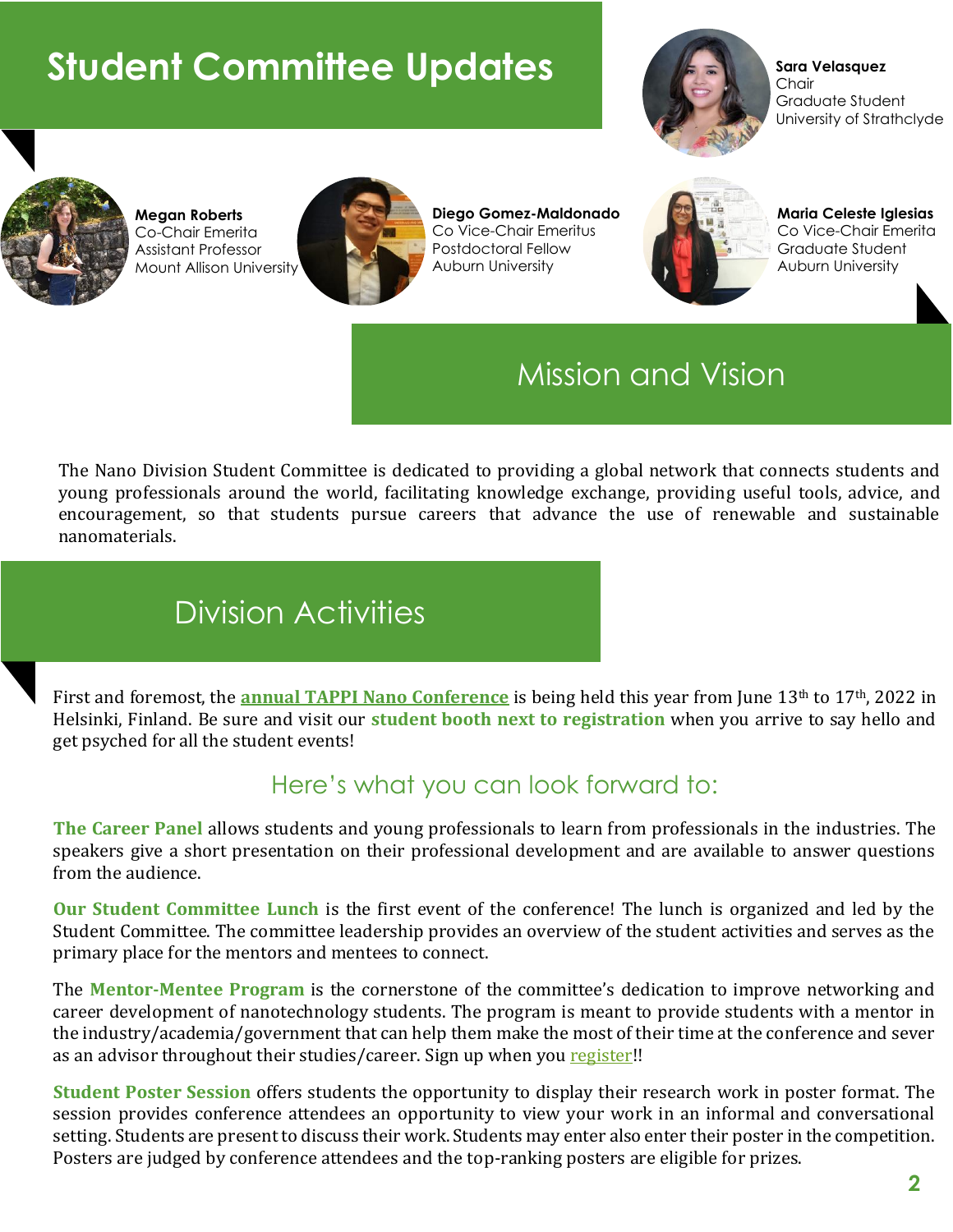In June 2020, we initiated **Mentorship Coffee Breaks** and we have been so lucky to host scientists across many different industries so far and there is more coming!

### Save the date

Our next coffee break will take place on Wednesday April 27<sup>th</sup> at 1 pm EST where you will hear from two more professionals about career paths and what inspired them towards the work they are doing now with nanocellulose. Our guests for this event are Marco Beaumont and Gilberto Siqueira [\(check out their bios!!\)](https://drive.google.com/file/d/1Ju8X51NYzUd5oMunti817vdDwlQwQiJ7/view?usp=sharing).

#### Join us on Zoom for this exciting event by clicking [here!](https://tappinano.org/content/member-spotlight/april-coffee-break-nanotechnology-student-committee/)

There are also some very interesting Nanotechnology Division Webinars coming up. We've highlighted them for you below.

#### April 26th, 2022 at 9 am EST Eero Konturri will present **HCl Gas: A Versatile Catalyst for Retrieving Nanocellulose and Sugars from Biomass**

While acid hydrolysis can be seen as an outdated or, at best, traditional means of degrading cellulose into nanocrystals or sugars, the use of HCl gas has demonstrated viable, modern pathways to added value products from biomass. This webinar summarizes the application of HCl gas on diverse cellulosic substrates, including various cellulose polymorphs, solid wood, bacterial cellulose, holocellulose, and agricultural residues. Processes leading directly into high yields of nanocrystals are presented.

#### **Registration [link](https://www.tappi.org/event/calendar/all-events/nano-webinar-hcl-gas-a-versatile-catalyst-for-retrieving-nanocellulose-and-sugars-form-biomass/)**

#### July 25th, 2022 at 9am EST Marc Foulger and David Cowles will present **Production and application of micro-fibrillated cellulose for paper and board**

A refiner-based technology for the production of Micro-fibrillated Cellulose (MFC) has been developed and is now fully commercialized. This production process combines advanced refiner and plate technology with an innovative control system that maximizes production efficiency and flexibility through either a batch or continuous refining process, utilizing both disk and conical refining technology. It can produce MFC from a wide variety of fiber types including bleached or unbleached hard wood, soft wood kraft, bleached eucalyptus, and OCC.

There are two strategies for applying MFC in paper and board production. First, internal addition to the sheet, primarily for strength, and secondly application to the surface of the paper.

Surface application of MFC can greatly enhance surface properties and provide a superior surface for coating and printability applications, while porosity can be very significantly reduced, providing barrier properties. This gives the papermaker many options to create new grades or enhance existing grades. A new Applicator has been developed that can apply MFC directly on the sheet at the wet end of the machine.

Registration [link](https://www.tappi.org/event/calendar/all-events/production-and-application-of-micro-fibrillated-cellulose-for-paper-and-board/)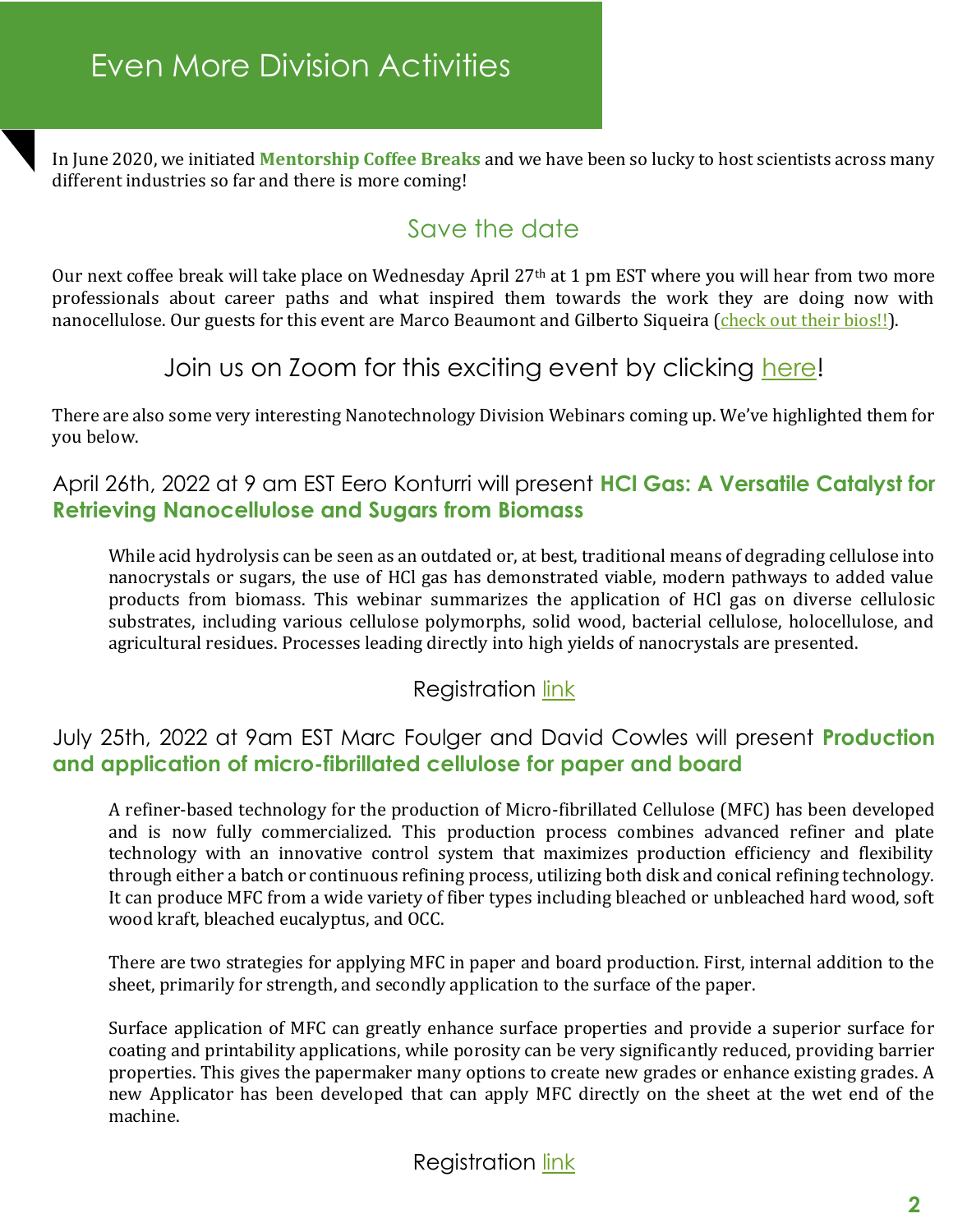

### **OP-ED** by Megan Roberts

In 2021 she received her PhD from University of Toronto and is currently lecturing Organic Chemistry at Mount Allison University in Canada. The picture shows her modeling a sweet freebee from the NanoDivision Student Committee booth at TAPPI Nano 2019 in Chiba.

# **Getting Excited for a Conference Again: Reflecting on My Experience at TAPPI Nano in 2019**

It was Christmastime in 2018 and I was a stressed out, third-year graduate student facing my oral comprehensive exams. During that lull-time home between Christmas and New Year's, I picked up a review paper by Foster et al. "Current characterization methods for cellulose nanomaterials." I had been really struggling to quantify the number of alkyne groups installed on the surface of my CNC-based nanomedicines and thought this paper may help…it did, but that's not all I gleaned during that read-through!

On page 2 of this 71-page review read the following author's note:

> *"The authors started this review through conversations that started at the 2016 International Conference on Nanotechnology for Renewable Materials, American Chemical Society Cellulose Division meetings and discussions at the Forest Products Laboratory. This diverse group represents several continents, many different universities, and many different backgrounds."*

And I remember thinking, "that's the place I need to be"!

I was late though and had missed the abstract deadline for the 2019 conference. But, I applied for some funding from my university and got to go anyways (I packed a poster – just in case!!). I immediately met the student who was co-chairing the student committee at that time who welcomed me with open arms! On the first full conference day, there was a mentor-mentee lunch, there I got paired with a professional mentor who met with me each day thereafter – checking in to make sure I was getting the most out of the conference experience. On day 2, I co-chaired a session on automotive processing and learned so much about what it takes to guide a session of professional speakers.

Oh! That poster I packed, well a kind researcher had two abstracts accepted for two projects one for an oral presentation and one for a poster and offered me their poster spot. To this day, I am so grateful to them since suring that poster session, I was asked thoughtful questions and received helpful feedback that guided me through some very sticky points in my experimental design.

Interestingly though, the memory that sticks out the most is singing karaoke after the banquet on the last night – it led into the very early morning hours. Funny how Britney Spears can facilitate connection and form friendships that support you forever after :P

As my community has started moving towards a new normal, I am attending more events. But more than anything, they make me excited to return to a TAPPI conference. I am so happy to get attend TAPPI Nano in June as a young professional. If you see me there – say hello!! I'll do my best to help you have the best experience possible…just like I did 3 years ago :D